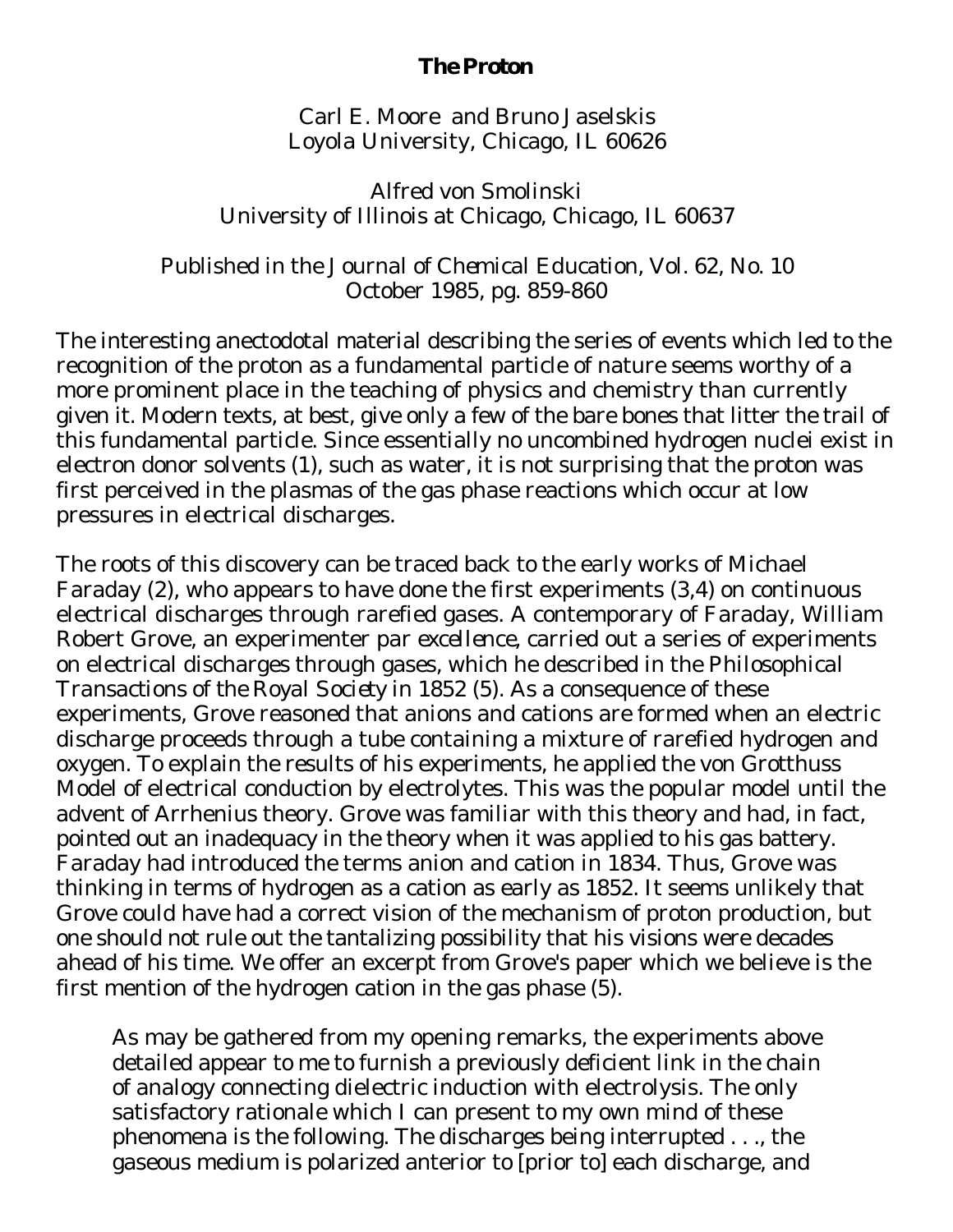polarized not merely physically, as is generally admitted, but chemically, the oxygen or anion being determined to [appearing at] the positive terminal or anode, and the hydrogen or cation being determined to [appearing atl the negative terminal or cathode; at the instant preceding discharge there would then be a molecule or superficial layer of oxygen or of electro-negative molecules in contact with the anode, and a similar layer of hydrogen or of electropositive molecules in contact with the cathode, in other words, the electrodes in gas would be polarized as the electrodes in liquid are.

William Robert Grove, who held a professorship in the London Institution, has received only limited attention in the literature. His interesting mix of interests, law and natural philosophy, placed Grove in a position to play pivotal roles in both the experimental and structural sides of the science of his time. His legal talents and training allowed him via shrewd committee service to exercise a powerful behindthe-scenes influence in the restructuring of the Royal Society, thus making it into a formidable organization of scientists. His talents as a scientist brought about the invention of the first fuel cell, which was based on hydrogen and oxygen electrodes, and the construction of one of the most popular voltaic cells of his time.

A contemporary of Faraday and Grove and the vice president of the Royal Society, John P. Gassiot, in his Bakerian Lecture of 1858 reported deflections of the electrical discharges in rarefied gases by both magnetic and electrostatic means, but another contemporary and great experimenter in discharge-tube phenomena, J. Plücker in Germany, is credited with the discovery of cathode rays. However, it was Eugen Goldstein some decades later who gave these rays the name *Kathodenstrahlen* (cathode rays), and it was W. Hittorf, a student of Plücker, who first noted that objects in the path of cathode rays cast shadows (2). Research in this area of discharge tube phenomena was greatly accelerated by the development of the high-voltage transformer by Ruhmkorff (5) and the large-scale capacitor by Despretz (5).

At this stage in the development of the understanding of gaseous discharge phenomena, a dominant intellect entered physics from the field of physiology. This man, Herman Ludwig Ferdinand von Helmholtz, had recently completed his great treatises on physiology and was looking for new fields to conquer. With the death of Gustav Magnus the chair in physics at Berlin was vacated. Helmholtz assumed the chair with the avowed purpose of bringing order into what he characterized as a pathless wilderness of competing theories and mathematical formulas. While his name is not directly associated with the proton, he sponsored both Eugen Goldstein (7,8) and Wilhelm Wien (9), who did the definitive studies on this fundamental particle. In fact, von Helmholtz's name appears on both the 1876 and 1886 papers of Goldstein. Thus he seems to have cast a large and perhaps benevolent shadow over this development.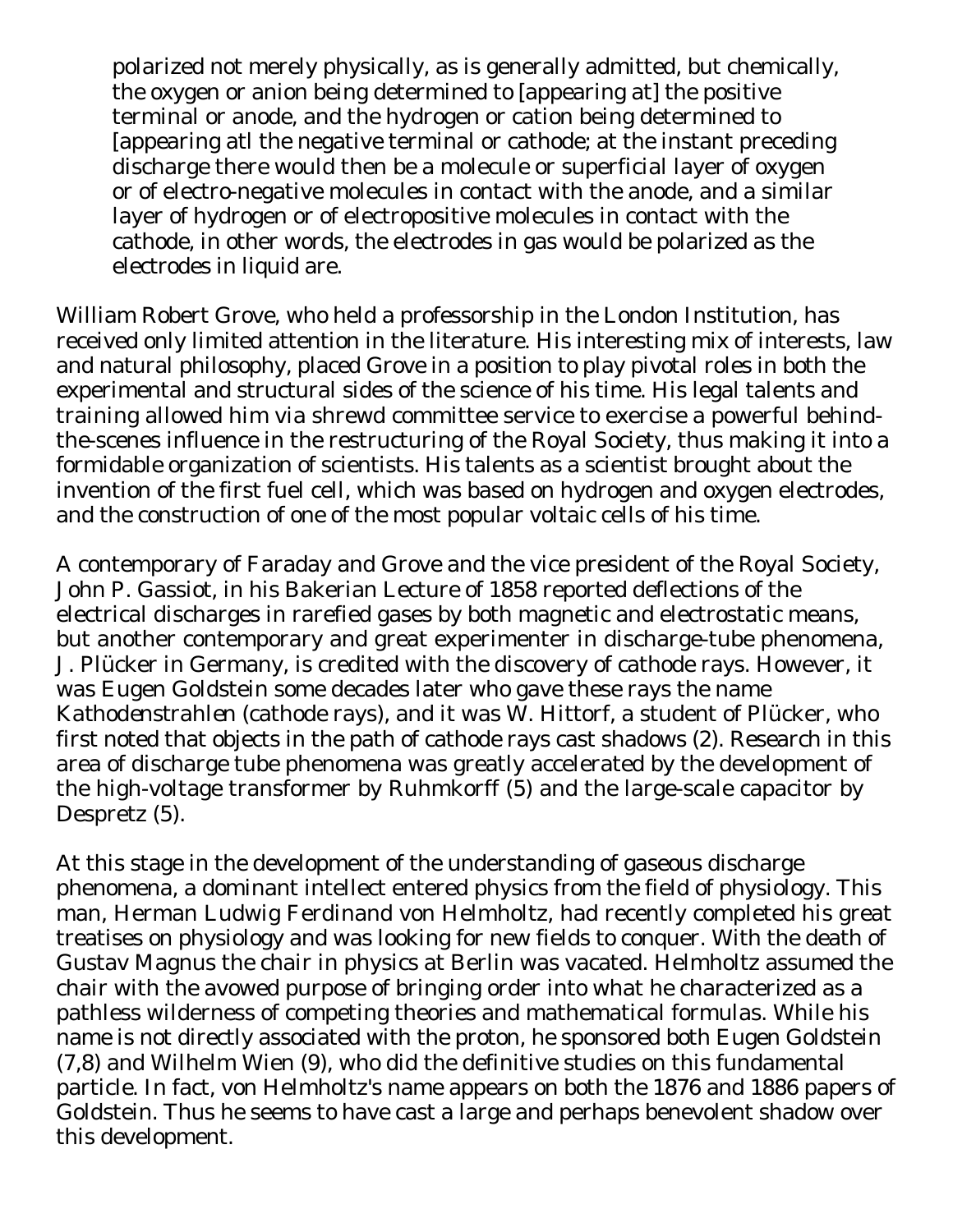Eugen Goldstein, who is credited with the discovery of canal rays, after a year (1869-1870) at Breslau joined von Helmholtz at Berlin, where he received the doctorate in 1881. We call attention to two papers by Goldstein in which he described the use of perforated cathodes. The first of these was published in 1876 (7) and the second 10 years later, 1886 (8). Both appeared in the *Monthly Report of the Royal Prussian Academy of Science* at Berlin, and both were sponsored by von Helmholtz. The second is the oft quoted paper on *Kanalstrahlen* (canal rays). One can only wonder if the great intellect of von Helmholtz made a direct input into this research.

Goldstein observed that in a tube fitted with a perforated cathode containing a rarefied gas a sheaf of light rays (canal rays) came through each perforation in a direction opposite the path of the cathode rays (electrons). The relatively weak magnetic fields that he employed did not give a discernible deflection of these light rays. However, the identical magnetic fields strongly deflected the cathode rays. His conclusion was that for the canal rays observed he was dealing with a phenomenon which he could not explain.

These interesting observations of Goldstein lay buried in the monthly reports of the Berlin Academy for nearly 12 years. During the latter part of this 12-year period, Röntgen discovered Röntgen *Strahlen* (X-rays) and published his first two communications. They appeared in the *Monthly Reports of the Würzburger Physics and Medicine Society*, a publication of limited circulation. Georg Wiedemann, a very perceptive editor, sought the permission of Röntgen to republish these two seminal papers in his widely distributed and prestigious *Annalen*. Röntgen, at first, refused permission, but after publishing a third paper in the monthly reports of the Berlin Academy he allowed Wiedemann to republish all three papers (10). In the 64th volume of the *Annalen*, Wiedemann followed Röntgen's three papers with a fourth: namely, the 1866 paper of Goldstein.

It is worth noting that Goldstein's work attracted little attention in the circle of German physicists (10) largely because they considered his research too descriptive. In addition, Goldstein's work seemed to point to an explanation based on the presence of particulate matter. At that time the best opinion in the German circle on the origin of gaseous tube discharge phenomena was based on an electromagnetic concept (10).

We are principally interested in the proton, a canal ray. However, the name *canal ray* came about from a general phenomenon. Goldstein, while experimenting with a number of gases, not hydrogen alone, noted that these strange rays changed their color from gas to gas (8). He suggested calling them canal rays until such time that someone selected a suitable name. His provisional name became the accepted name.

It remained for Wilhelm Wien, who authored his papers as Willy Wien, to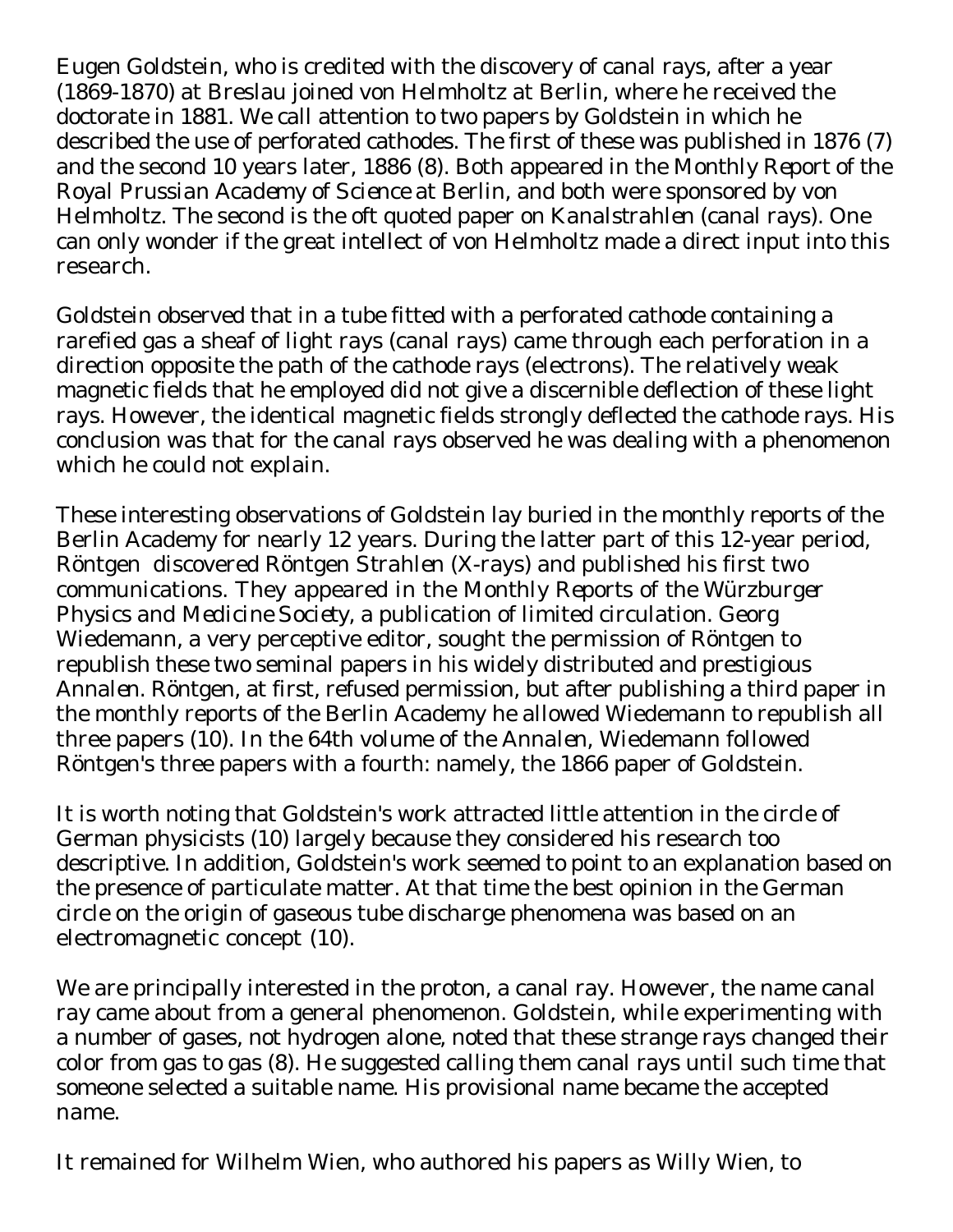recognize that canal rays were positively charged particles. He noted that one could not visually distinguish them from weak cathode rays, but even with a weak horseshoe magnet that the cathode rays could be deflected and the canal rays were not noticeably deflected (9). Finally he noted that electrostatic deflection served as a good means of identifying the canal rays, for the canal rays were deflected to the negative pole of the electrostatic device. He also specifically stated that the positive electricity carried by the canal rays was an identifying characteristic of the rays. Wien designed deflection equipment using potentials up to 30,000 volts and determined *e/m* ratios for the proton where *e* is the charge and *m* is the mass of the particle. His results agree rather well with results obtained by later investigators. From his measurements on discharges through hydrogen he said that one is easily led to the opinion that canal rays were the hydrogen ions themselves. Thus, it appears that to Wien must go the credit for the following: recognition that the canal rays produced in electrical discharges in low pressure hydrogen gas are positively charged particles. recognition that these rays contain hydrogen ions, and the first *e/m* measurements of the proton.

It is not clear just how the term proton (from the Greek *protos*, first) became associated with the positively charged hydrogen atom. The best source regarding this choice of a name seems to us to be found in a footnote by E. Rutherford that is appended to a paper by O. Masson (11). However, this interesting footnote does not give a definitive answer as to whom the choice of the term should be attributed.

In May 1907, J.J. Thomson followed up on Wien's measurements with a paper entitled "On Rays of Positive Electricity" (12). In these experiments and *e/m* measurements he used improved apparatus and greater experimental sophistication and observed both the proton and what appears to be the hydrogen molecule cation  $[H2^+]$ . The reader is referred to J.J. Thomson's historic treatise "Conduction of Electricity Through Gases" (13) for further information on the instrumentation, experimental method, mathematical treatment, and additional points of history in the recognition of the proton.

## **Literature Cited**

(1) Bell,R.P.,"Acids andBases—Their Quantitative Behaviour,"JohnWiley and Sons, Inc., New York, **1952**.

(2) Hittorf, W., "Über die Elekricitätsleitung der Gase," *Ann. Phys. Chem.*, **CXXXVI**, 1, (1869).

 . (3) Faraday, Michael, "Experimental Researches No.'s 1542, 1543, and 1544, **1838**.

(4) Faraday, Michael, "Experimental Researches In Electrochemstry," No. 576 of Everyman's Library, E.P. Dutton and Co., Inc., New York, **1914**.